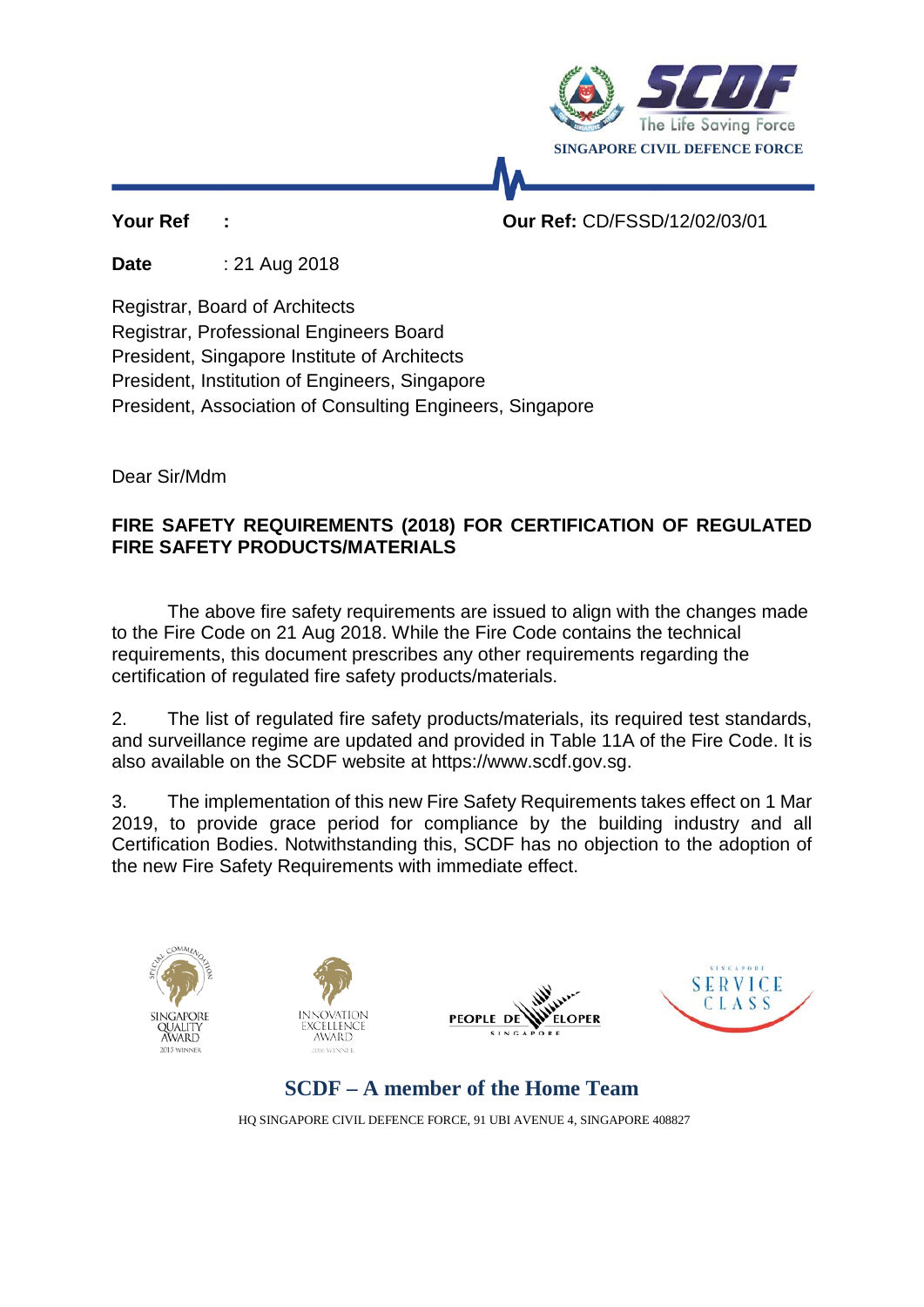

4. The contents of this Fire Safety Requirements may be subjected to further revisions following the review conducted by the Cladding Regulatory Regime Review Advisory Panel. The industry will be informed of any revisions and the implementation timeline in due time once the review is completed.

5. Please convey the contents of this circular to members of your Institution/Association/Board. The circular is also available in CORENET-e-Info: http://www.corenet.gov.sg/einfo.

6. For clarification, please contact Mr Pang Tong Teck at Tel: +65 6848 1403 or E-mail: Pang\_Tong\_Teck@scdf.gov.sg.

Yours faithfully

(transmitted via email)

MAJ Tan Chung Yee Fire Safety & Shelter Department for Commissioner Singapore Civil Defence Force

Distribution list

CEO, BCA CEO, URA CEO, HDB CEO, JTC









**SCDF – A member of the Home Team**

HQ SINGAPORE CIVIL DEFENCE FORCE, 91 UBI AVENUE 4, SINGAPORE 408827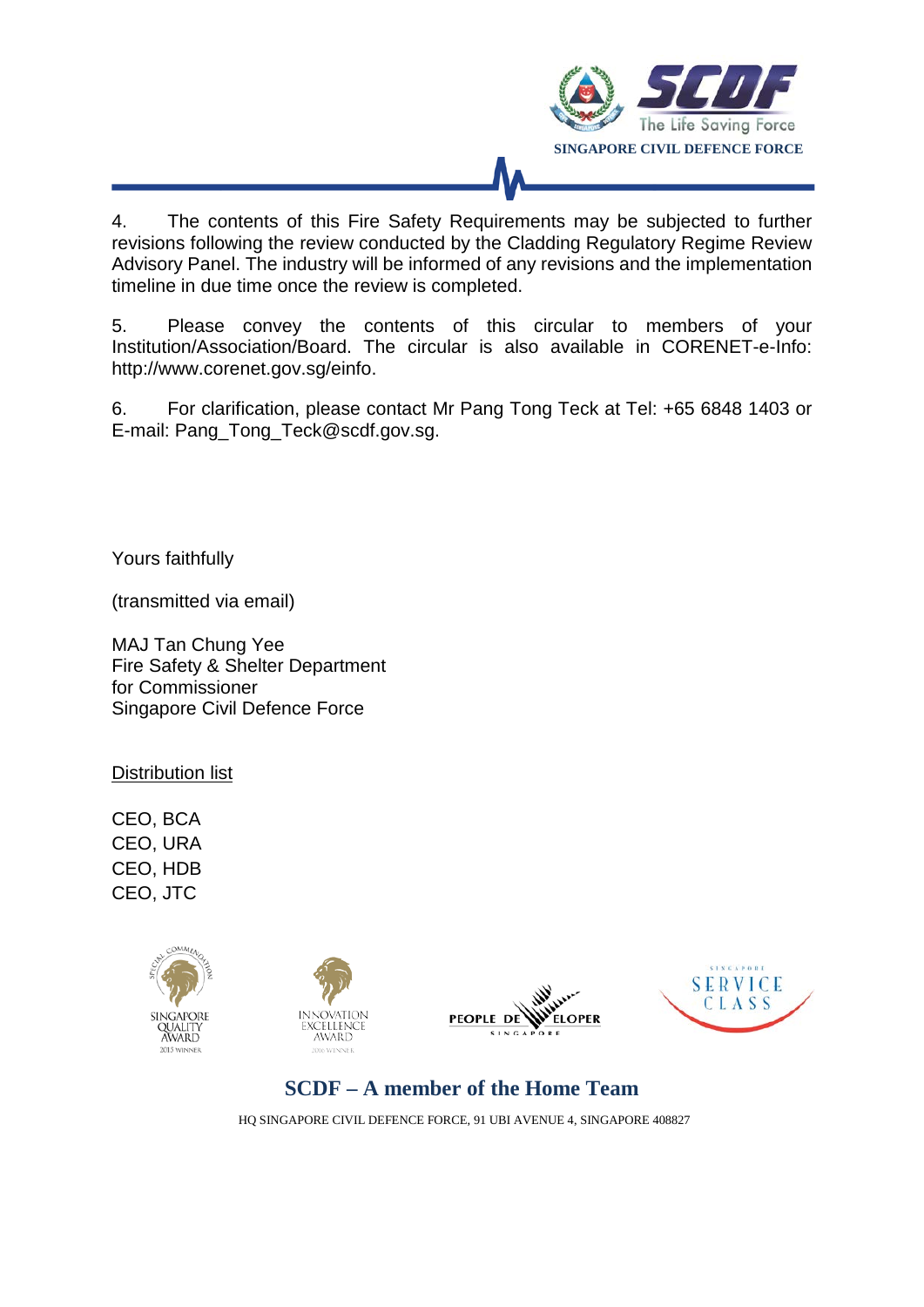

CE, LTA CE, Enterprise Singapore President, REDAS President, IFE President, SISV President, FSMAS President, SCAL Honorary Secretary, SPM SCDF Fire Safety Standing Committee Fire Code Review Committee









# **SCDF – A member of the Home Team**

HQ SINGAPORE CIVIL DEFENCE FORCE, 91 UBI AVENUE 4, SINGAPORE 408827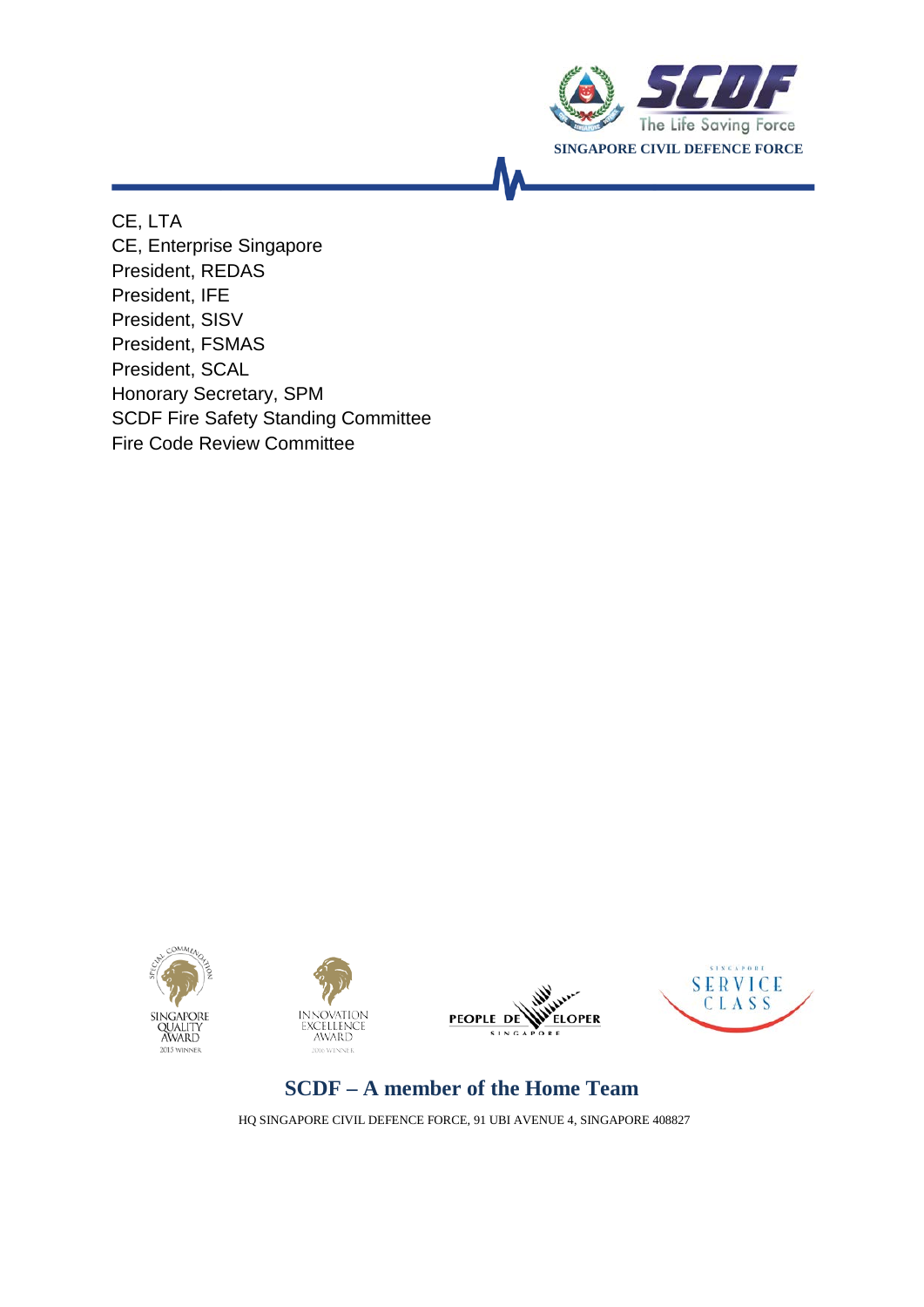

**FIRE SAFETY AND SHELTER DEPARTMENT SINGAPORE CIVIL DEFENCE FORCE**

# **FIRE SAFETY REQUIREMENTS**

**FSR 1:2018**

# **CERTIFICATION OF REGULATED FIRE SAFETY PRODUCTS & MATERIALS (2018)**

 **Effective Date: 1 Mar 2019[1](#page-3-0)**

l

<span id="page-3-0"></span><sup>&</sup>lt;sup>1</sup> Certification Bodies may adopt the new Fire Safety Requirements (2018) with effect from the launch of the 2018 Fire Code i.e. from 21 Aug 2018.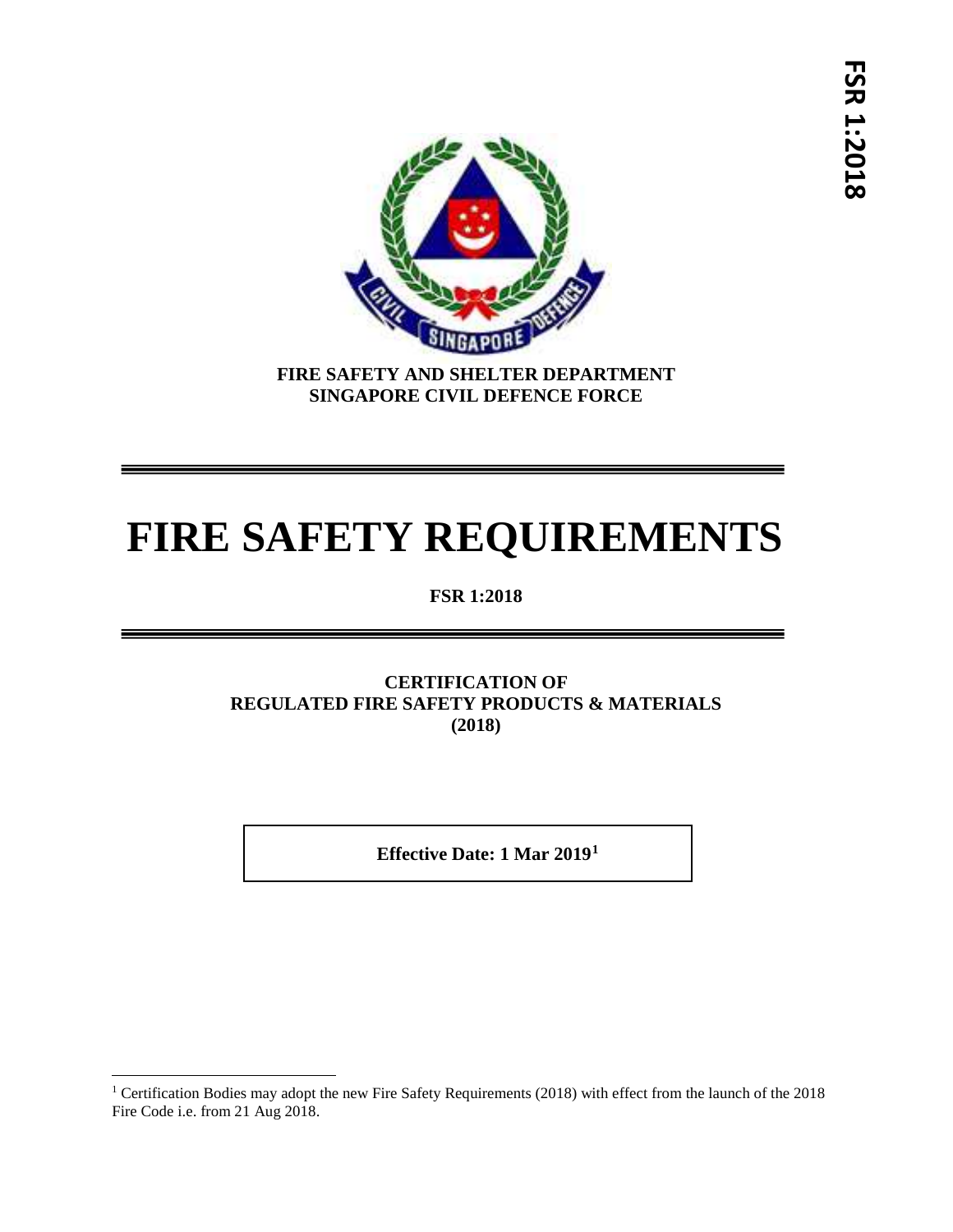#### **CERTIFICATION OF REGULATED FIRE SAFETY PRODUCTS & MATERIALS (2018)**

#### **SCOPE**

1 The fire safety requirements include the following:

- a Accreditation requirements for Certification Bodies (CBs) offering services in Singapore;
- b List of fire safety products/materials regulated by SCDF; and
- c Acceptable test standards, product certification requirements and surveillance regime for regulated fire safety products/materials.

#### **ACCREDITATION REQUIREMENTS**

2 All CBs offering services in Singapore to certify regulated fire safety products/materials shall be accredited by Singapore Accreditation Council (SAC), and shall comply with the requirements stipulated in ISO/IEC 17065 (Conformity assessment - Requirements for Bodies Certifying Products, Processes and Services).

3 All CBs offering services to conduct inspection for regulated fire safety products/materials shall be accredited by SAC or recognized by SAC via the Mutual Recognition Arrangement (MRA), and shall comply with the requirements stipulated in ISO/IEC 17020 (Conformity Assessment – Requirements for the Operation of Various Types of Bodies Performing Inspection).

4 All testing laboratories offering services to test regulated fire safety products/materials shall be accredited by SAC or recognized by SAC via the MRA, and shall comply with the requirements stipulated in ISO/IEC 17025 (General Requirements for the Competence of Testing and Certification Laboratories).

5 All overseas CBs shall have their local offices and representatives in Singapore to follow up on queries/complaints and monitor the products/materials certified by them.

6 CBs participating in the Product Listing Scheme (PLS) shall inform SCDF officially of its intention and submit to SCDF its Certificate of Accreditation and Schedule issued by SAC for record. In addition, SCDF may request for additional information or impose other requirements on the CBs.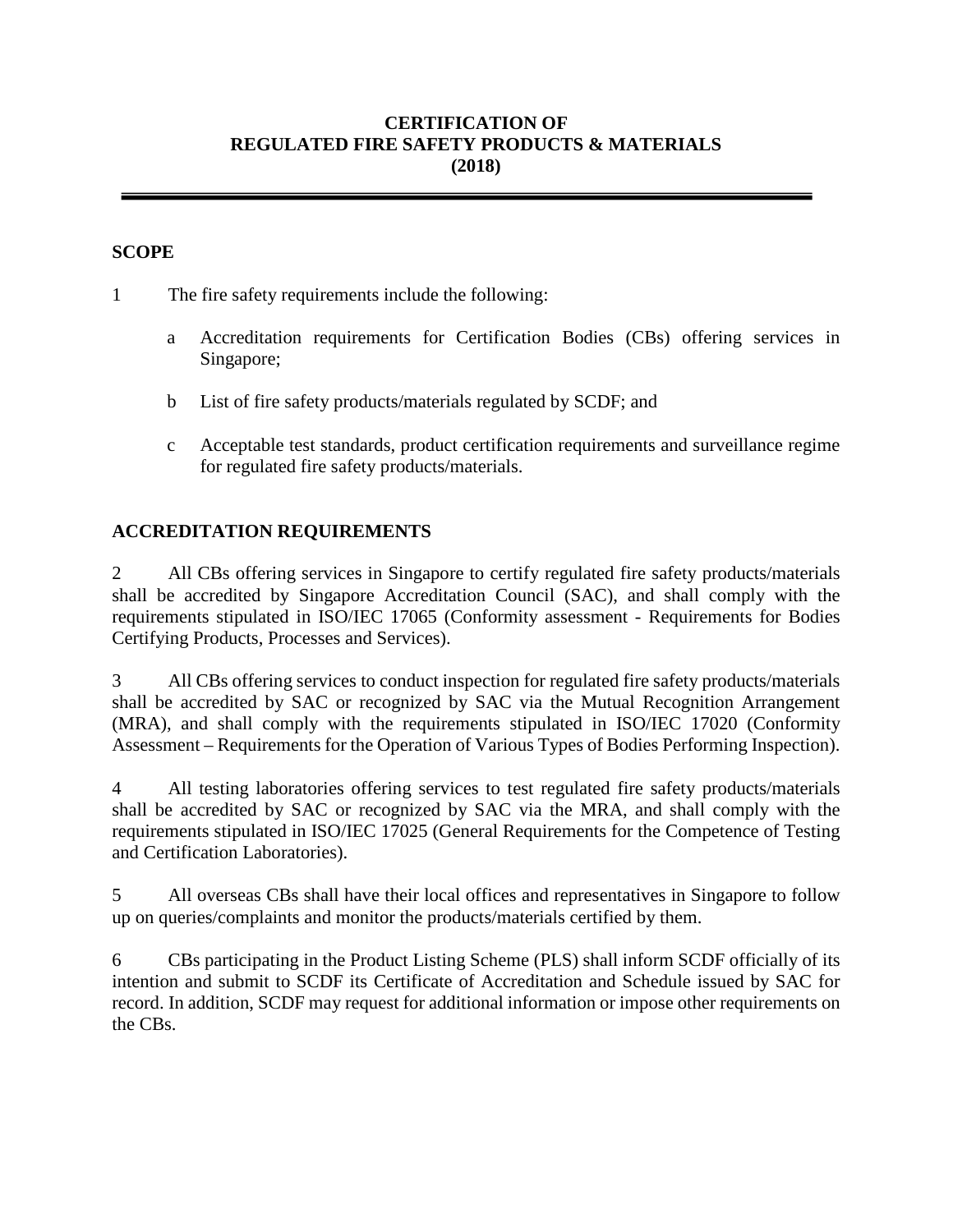#### **CERTIFICATION REQUIREMENTS**

7 The list of regulated fire safety products/materials and required surveillance regime are given in Table 11.1A of the Fire Code. Certification of these regulated fire safety products shall comply with the requirements stipulated in ISO/IEC 17067 (Conformity Assessment - Fundamentals of Product Certification and Guidelines for Product Certification Schemes) and shall be based on the following certification schemes (defined in Chapter 11 of the Fire Code):

- a Scheme Type 1b (Scheme 1b)
- b Scheme Type 2 (Scheme 2)
- c Scheme Type 5 (Scheme 5)

## **ASSESSMENT OF MODIFICATION TO CERTIFIED FIRE SAFETY PRODUCTS/MATERIALS**

8 Refer to clause 11.3.1 of the Fire Code.

## **PROVISION OF MINIMUM INFORMATION BY CBS ON CERTIFIED FIRE SAFETY PRODUCTS/MATERIALS AND PRODUCTS/MATERIALS WHICH FAILED THE CERTIFICATION REQUIREMENTS**

9 CBs shall provide the minimum information as specified in Annex A in their directory for certified fire safety products/materials and products/materials which failed the certification requirements for verification by the public. Such information shall be part of the audit requirements of SAC.

# **APPLICANTS OF FIRE SAFETY PRODUCTS SEEKING MULTIPLE CERTIFICATIONS FROM CBS**

10 An applicant who seeks certification of their fire safety products with a CB shall declare the status of certification he had with the previous CB.

11 If the applicant had previously sought certification with a CB but failed in its certification attempt, he is required to submit the latest audit report and surveillance test results prepared by the previous CB to the new CB for their reference and highlight any improvement made to the product to be certified by the new CB.

12 However, if the applicant declares that he has yet to seek certification with any CB, it shall be mandatory for the CB that is approached by the applicant to confirm the status from the directory of certified and failure products maintained by the other CBs.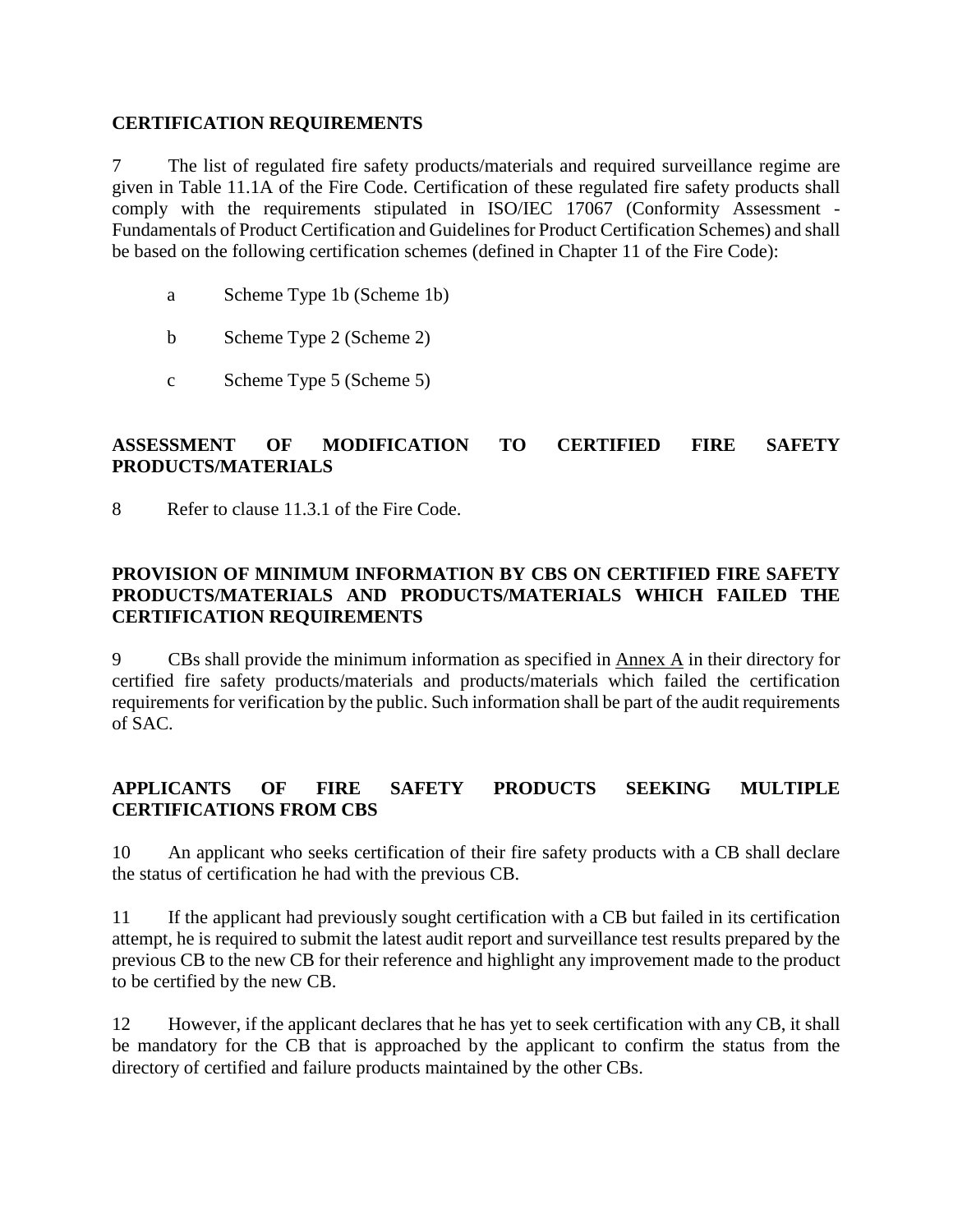13 If the CB subsequently finds out that the applicant had earlier approached a CB but failed in its certification attempt, the CB shall require the applicant to (i) submit the latest audit report and surveillance test results prepared by the previous CB and (ii) highlight any improvement made to the product. If the applicant fails to do so, the CB shall reject the applicant's application for certification of his product.

14 Compliance of the procedures by the CBs shall be part of the audit requirements of SAC.

# **VALIDITY OF TEST REPORTS FOR REGULATED FIRE SAFETY PRODUCTS**

15 Refer to clause 11.3.2 of the Fire Code.

# **VALIDITY OF CERTIFICATE OF CONFORMITY (COC) FOR REGULATED FIRE SAFETY PRODUCT**

16 Refer to clause 11.3.3 of the Fire Code.

17 CBs who issue the COC shall maintain a record of the COC for 10 years. CBs shall provide all records to SCDF upon request within the prescribed timeline.

# **MANAGEMENT OF FIRE SAFETY PRODUCT LABELS**

18 CBs who issue the fire safety product labels shall maintain a record for periodic audit. The records shall be maintained for 10 years. CBs shall provide all records to SCDF upon request within the prescribed timeline.

19 Fire safety product labels are controlled and serialized items. Such records shall form part of the audit requirements of SAC to ensure its transparency and accountability.

20 The supplier of a regulated fire safety product shall make a police report on the missing product labels before they are replaced with new labels by the CBs. CBs are also required to conduct an investigation on the root cause of the missing product labels, and to submit a report to SCDF.

#### **TRACEABILITY OF CERTIFIED PLS LISTED PRODUCTS**

21 Regulated fire safety products listed under the PLS and certified under Scheme Type 5 (Scheme 5) (Discrete System) and Scheme Type 1b (Scheme 1b) are issued with product labels which are displayed on the products. To enhance accountability, speedy audit process and traceability of regulated fire safety product, the supplier who is the certificate holder of COCs of these categories of regulated products shall also display labels which include their company's name on the certified fire safety products.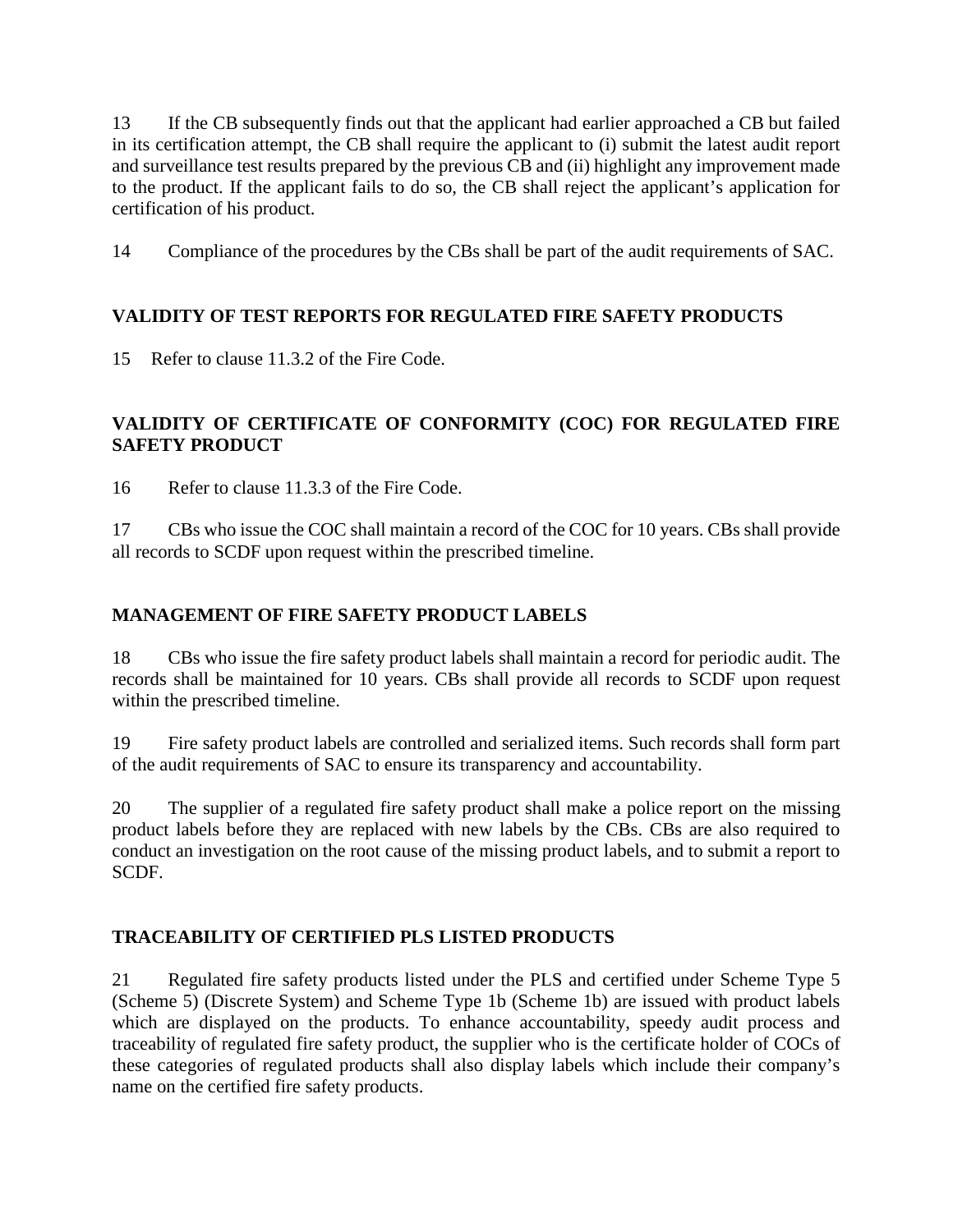22 Both the product labels and company labels displayed on the certified fire safety products shall be water-proof, tampered-proof and capable of preventing forgery of labels.

23 The product labels must indicate the product category, unique label identification number and CB logo.